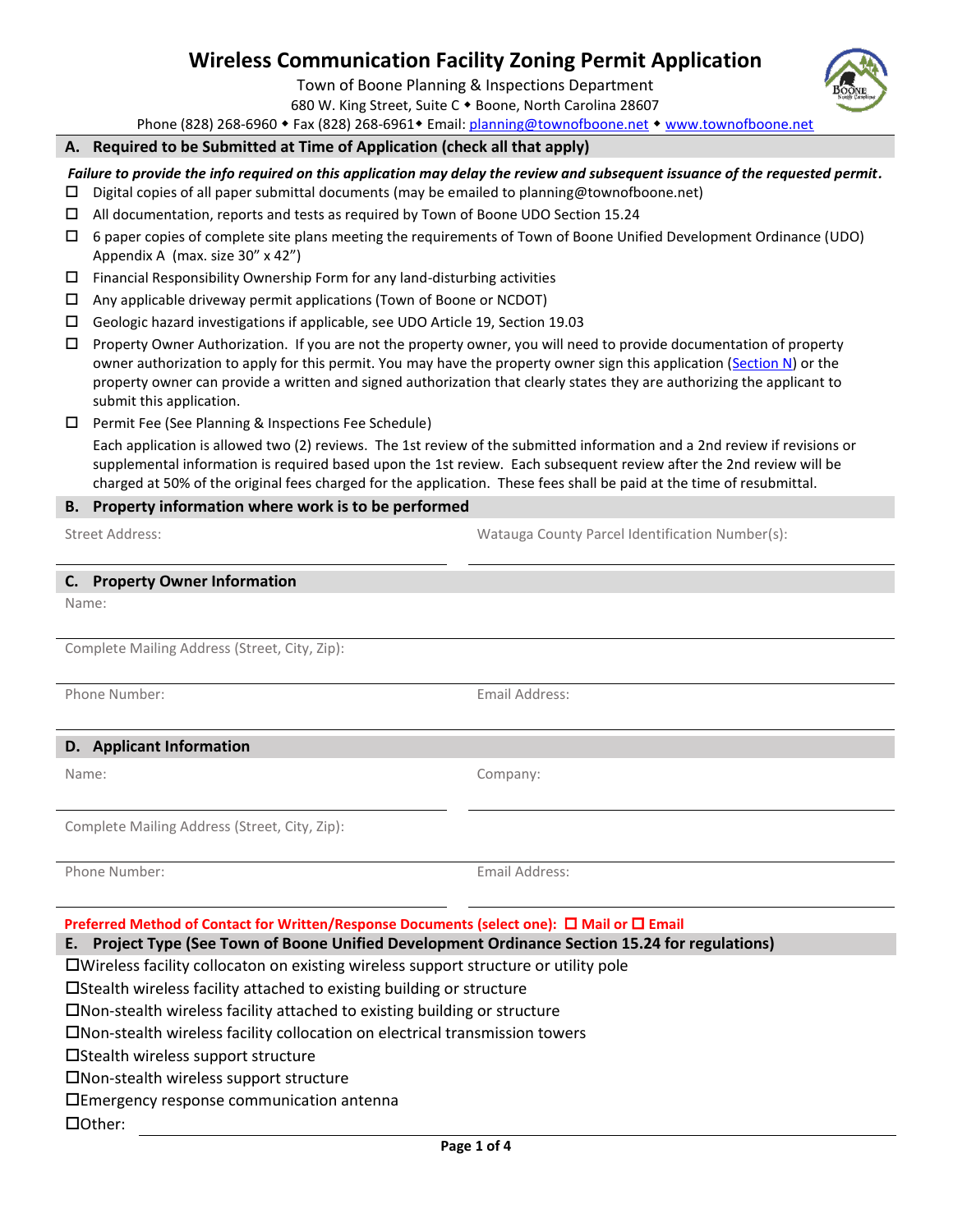### **G. Project Cost**

| Project Cost (inclusive of Landscaping Costs): |
|------------------------------------------------|
|                                                |

### **H. Project History**

Is the development subject to a site specific development plan authorized in a Special Use Permit or Conditional District Map Amendment?  $\Box$  Yes  $\Box$  No  $\Box$  Unknown

 $\zeta$ 

Landscaping Cost:

If yes, please describe:

Are there any variances granted that impact the property?  $\Box$  Yes  $\Box$  No  $\Box$  Unknown

If yes, please describe:

## **I. Use Information**

Existing Land Use(s): Existing Land Use(s): Proposed Land Use(s) (Specific Use # from UDO Section 15.07 Required):

#### **J. Environmental Information**

| Total Land Area:    | A "Financial Responsibility Ownership Form"<br>$\Box$ Sq. Feet or $\Box$ Acres<br>shall be submitted for all developments |                                     |  |  |
|---------------------|---------------------------------------------------------------------------------------------------------------------------|-------------------------------------|--|--|
| Disturbed Area:     | which include any land disturbing activity.<br>$\Box$ Sq. Feet or $\Box$ Acres                                            |                                     |  |  |
| Viewshed:           | $\Box$ Yes $\Box$ No $\Box$ Unknown<br>Is development occurring within the Viewshed Protection District?                  |                                     |  |  |
| Slope:              | $\Box$ Yes $\Box$ No $\Box$ Unknown<br>Is development occurring on slopes in excess of 30%?                               |                                     |  |  |
|                     | $\Box$ Yes $\Box$ No $\Box$ Unknown<br>Is development occurring on slopes in excess of 50%?                               |                                     |  |  |
| Watershed:          | Is the property located within a designated Water Supply Watershed Area?                                                  | $\Box$ Yes $\Box$ No $\Box$ Unknown |  |  |
|                     | If yes, please select:<br>$\n  W$ S-II-CA<br>$\n  W$ S-IV-PA<br>$\square$ WS-IV-CA                                        |                                     |  |  |
| Stream/River:       | Is there a stream or river on or near the property? $\Box$ Yes $\Box$ No                                                  |                                     |  |  |
| SFHA:               | $\Box$ Yes $\Box$ No $\Box$ Unknown<br>Is the property located within the Special Flood Hazard Area?                      |                                     |  |  |
| Impervious<br>Area: | What is the existing impervious area in the development?                                                                  | $\Box$ sq. feet $\Box$ acres        |  |  |
|                     | What is the proposed impervious area in the development?                                                                  | $\Box$ sq. feet $\Box$ acres        |  |  |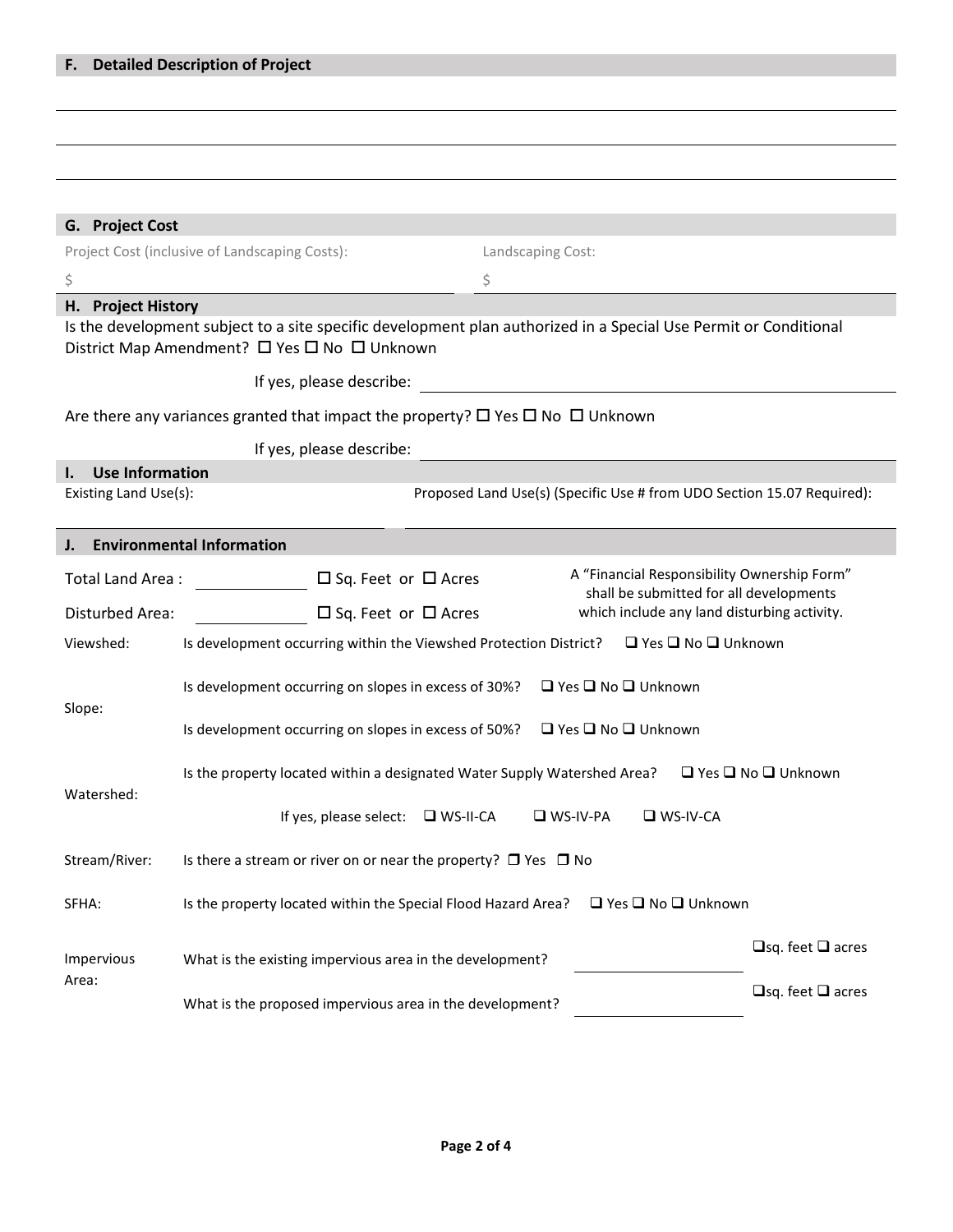## **K. Project Manager Information**

A project manager is responsible for the activities listed in UDO Section 4.19. Commercial site improvements that involve no more than 2,500 square feet of land disturbing activity are exempt from this requirement.

| Name:                                         |                                        |           | Company:       |         |  |
|-----------------------------------------------|----------------------------------------|-----------|----------------|---------|--|
| Address:                                      |                                        |           | License #:     |         |  |
| Phone Number:                                 |                                        |           | Email Address: |         |  |
| L.                                            | <b>Design Professional Information</b> |           |                |         |  |
| Designer is an:                               | □Architect                             | □Engineer | □Owner         | □Other: |  |
| Name:                                         |                                        |           | Company:       |         |  |
| Complete Mailing Address (Street, City, Zip): |                                        |           |                |         |  |
| Phone Number:                                 |                                        |           | Email Address: |         |  |
| Designer is an:                               | □Architect                             | □Engineer | □0wner         | □Other: |  |
| Name:                                         |                                        |           | Company:       |         |  |
| Complete Mailing Address (Street, City, Zip): |                                        |           |                |         |  |
| Phone Number:                                 |                                        |           | Email Address: |         |  |
|                                               |                                        |           |                |         |  |

*Additional Designer Information: If additional designers are involved beyond the 2 listed, please provide additional info on a separate sheet.*

#### **M. Brownfields Agreement Notification**

- 1. Does the applicant have or is the applicant planning to enter into a Brownfields Agreement with the NC Brownfields Program?  $\Box$  Yes  $\Box$  No (If yes, please answer question #2 below.)
- 2. Anticipated date for the first year of partial exclusion of property taxes:

#### <span id="page-2-0"></span>**N. Applicant Signature and Property Owner Authorization**

I hereby certify that I am authorized to submit this application; that all information is correct and complete; and all work will comply with all applicable State and local laws, ordinances, and regulations. I will ensure that the Planning and Inspections Department is notified of any changes in the approved plans and specifications for the project permitted herein.

Note: this form is not a permit. No work may commence until all the required permits have been issued. Working without permits may result in additional fees being assessed.

| <b>Applicant (Print)</b>      | <b>Applicant (Signature)</b>      | Date |  |
|-------------------------------|-----------------------------------|------|--|
|                               |                                   |      |  |
| <b>Property Owner (Print)</b> | <b>Property Owner (Signature)</b> | Date |  |